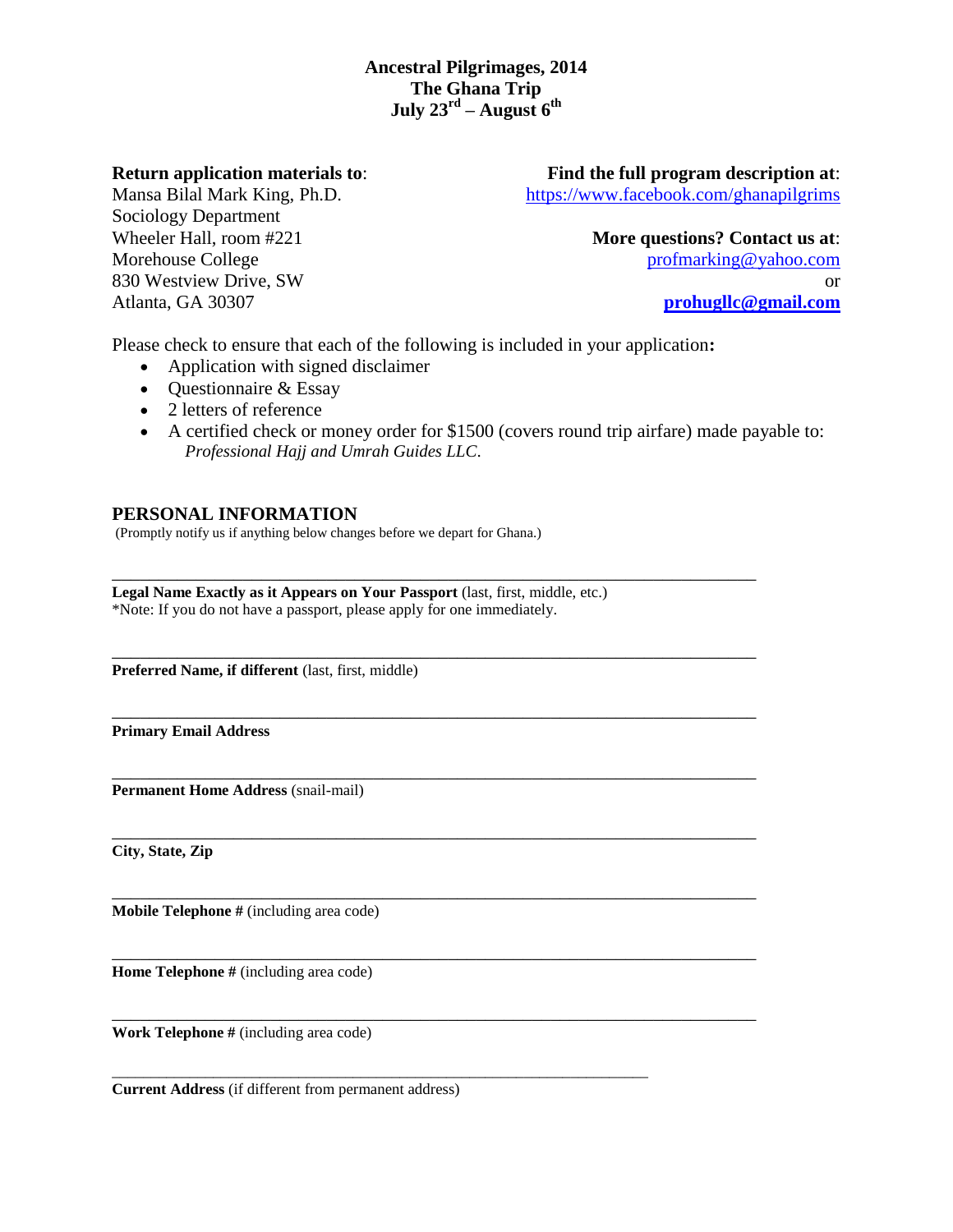\_\_\_\_\_\_\_\_\_\_\_\_\_\_\_\_\_\_\_\_\_\_\_\_\_\_\_\_\_\_\_\_\_\_\_\_\_\_\_\_\_\_\_\_\_\_\_\_\_\_\_\_\_\_\_\_\_\_\_\_\_\_\_\_\_\_\_\_\_

\_\_\_\_\_\_\_\_\_\_\_\_\_\_\_, \_\_\_\_\_\_\_\_\_\_\_\_\_\_\_\_, \_\_\_\_\_\_\_\_\_\_\_\_\_\_\_\_\_\_\_\_\_\_\_\_\_\_\_\_\_\_\_

\_\_\_\_\_\_\_\_\_\_\_\_\_\_\_\_\_\_\_\_\_\_\_\_\_\_\_\_\_\_\_\_\_\_\_\_\_\_\_\_\_\_\_\_\_\_\_\_\_\_\_\_\_\_\_\_\_\_\_\_\_\_\_\_\_\_\_\_\_

\_\_\_\_\_\_\_\_\_\_\_\_\_\_\_\_\_\_\_\_\_\_\_\_\_\_\_\_\_\_\_\_\_\_\_\_\_\_\_\_\_\_\_\_\_\_\_\_\_\_\_\_\_\_\_\_\_\_\_\_\_\_\_\_\_\_\_\_\_

\_\_\_\_\_\_\_\_\_\_\_\_\_\_\_\_\_\_\_\_\_\_\_\_\_\_\_\_\_\_\_\_\_\_ \_\_\_\_\_\_\_\_\_\_\_\_\_\_\_\_\_\_\_\_\_\_\_\_\_\_\_\_\_\_\_\_\_\_\_\_\_\_\_\_\_

\_\_\_\_\_\_\_\_\_\_\_\_\_\_\_\_\_\_\_\_\_\_\_\_\_\_\_\_\_\_\_\_\_\_\_\_\_\_\_\_\_\_\_\_\_\_\_\_\_\_\_\_\_\_\_\_\_\_\_\_\_\_\_\_\_\_\_\_\_\_\_\_\_\_\_\_\_\_\_\_\_\_\_\_\_\_\_\_\_\_\_\_\_

 $\overline{a}$  , and the contribution of the contribution of the contribution of the contribution of the contribution of the contribution of the contribution of the contribution of the contribution of the contribution of the co

 $\overline{a}$  , and the contribution of the contribution of the contribution of the contribution of the contribution of the contribution of the contribution of the contribution of the contribution of the contribution of the co

\_\_\_\_\_\_\_\_\_\_\_\_\_\_\_\_\_\_\_\_\_\_\_\_\_\_\_\_\_\_\_\_\_\_\_\_\_\_\_\_\_\_\_\_\_\_\_\_\_\_\_\_\_\_\_\_\_\_\_\_\_\_\_\_\_\_\_\_\_\_\_\_\_\_\_\_\_\_\_\_\_\_\_\_\_\_\_\_\_\_\_\_\_

 $\overline{a}$  , and the contribution of the contribution of the contribution of the contribution of the contribution of the contribution of the contribution of the contribution of the contribution of the contribution of the co

\_\_\_\_\_\_\_\_\_\_\_\_\_\_\_\_\_\_\_\_\_\_\_\_\_\_\_\_\_\_\_\_\_\_\_\_\_\_\_\_\_\_\_\_\_\_\_\_\_\_\_\_\_\_\_\_\_\_\_\_\_\_\_\_\_\_\_\_\_\_\_\_\_\_\_\_\_\_\_\_\_\_\_\_\_\_\_\_\_\_\_\_\_

| City, State, Zip |  |
|------------------|--|
|                  |  |

**Sex** (male or female)**, Age** (in years), and **Date of Birth** (mm/dd/year)

**State of Legal Residence** 

**Telephone # of someone who can always reach you, if needed** 

**Emergency Contact person(s)**

**Name of Emergency Contact Relationship to Applicant** 

**Emergency Contact Address** 

**Emergency Contact City, State, and Zip**

**Emergency Contact Mobile**

**Emergency Contact Home Telephone number**

**Emergency Contact Work Telephone number**

**Emergency Contact Primary Email**

**List your serious medical conditions (e.g. diabetes, heart disease, asthma, etc.)**

**Please list your doctor-prescribed medications (e.g. insulin, aldosterone inhibitors, etc.)**

 $(cont. on back?)$ 

 $(cont. on back?)$ 

 $(cont. on back?)$ 

**Please list your dietary restrictions, if any (e.g. no meat, no dairy or egg products, kosher, etc.)**

\_\_\_\_\_\_\_\_\_\_\_\_\_\_\_\_\_\_\_\_\_\_\_\_\_\_\_\_\_\_\_\_\_\_\_\_\_\_\_\_\_\_\_\_\_\_\_\_\_\_\_\_\_\_\_\_\_\_\_\_\_\_\_\_\_\_\_\_\_\_\_\_\_\_\_\_\_\_ **For housing considerations, and because the Ghanaian public is not tolerant of LGBTQ lifestyles, please let us know if your sexual and/or gender behavior is not "hetero-normal."**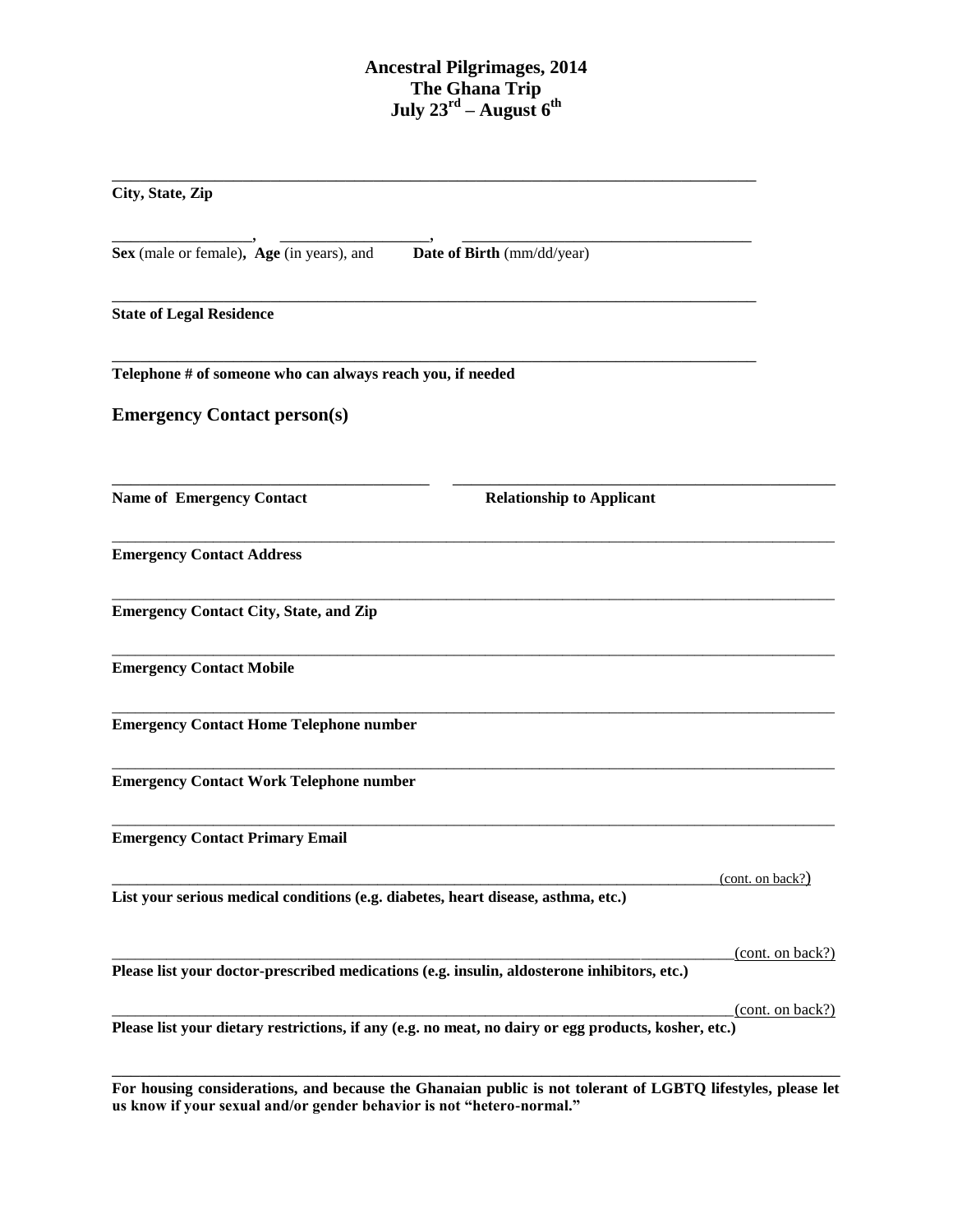### **ESSAY**

In a 350-500 word typewritten (or hand-printed) essay, please tell us why you want to take the Ancestral Pilgrimage. For example, what do you hope to gain from the trip? How do you think you might contribute to Ghana, or particular Ghanaians that you will meet? Etc.

## **REFERENCES**

Reference: Although your reference providers must submit a separate letter on your behalf, please provide contact information for both of them. Reference letters should come from people who know you from professional or organizational settings (references from family, friends or neighbors will not be accepted). They should attest to your character, maturity, and ability to get along well with others. They should consider the aforementioned areas within the context of a 2 week trip to a "developing country" with roughly 20 people, who you may be meeting for the first time and with whom you will have to share communal space and activities for most of those 2 weeks abroad.

| Reference 1:                                               |
|------------------------------------------------------------|
|                                                            |
|                                                            |
|                                                            |
|                                                            |
| Reference 2:                                               |
|                                                            |
|                                                            |
|                                                            |
| <b>Referral</b><br>Please indicate how you heard about us. |
| Circle: Facebook page Email Digital Flyer Paper Flyer      |
|                                                            |